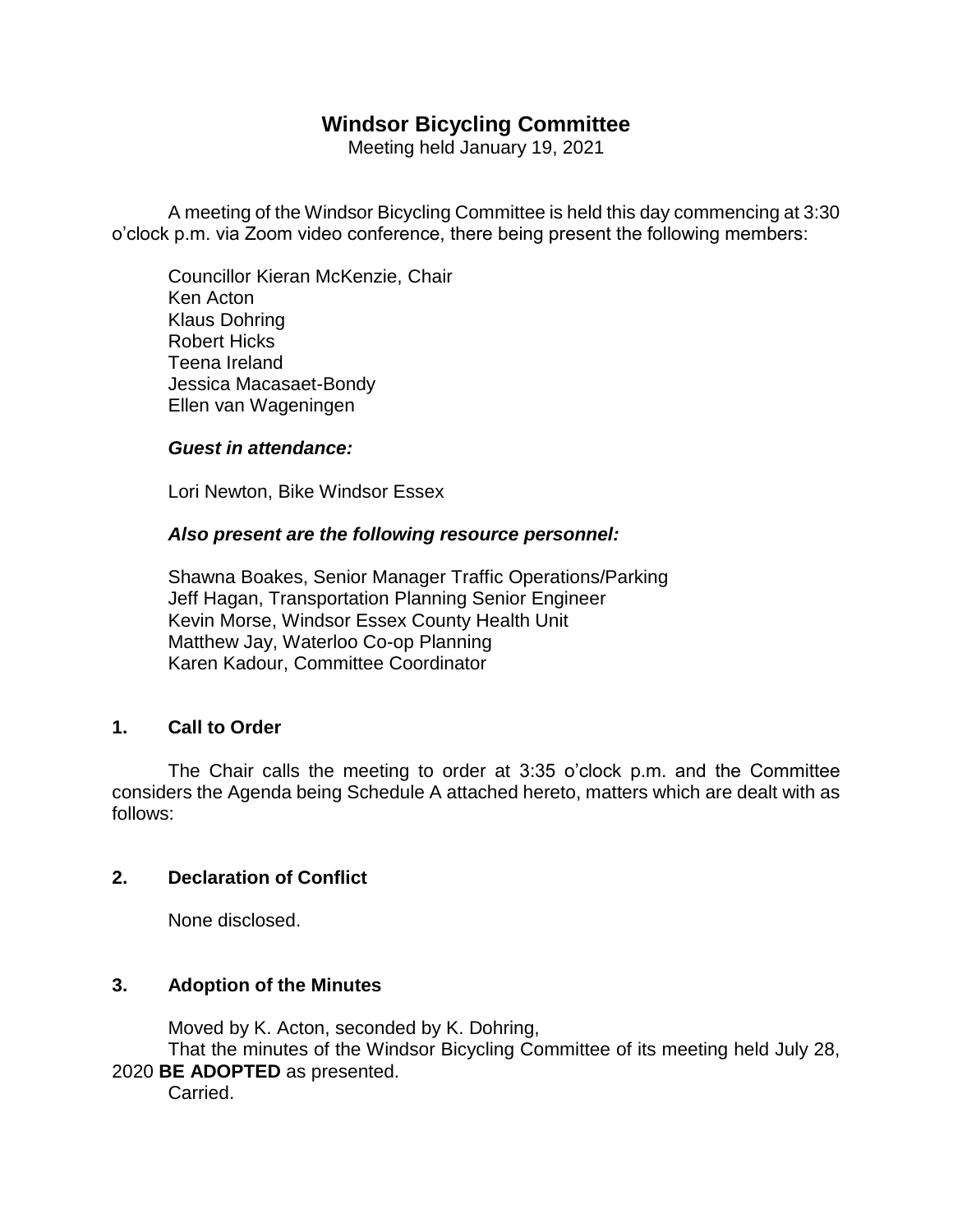#### **5. Business Items**

### **5.1 Bike Detection at Signals**

S. Boakes provides an update relating to the new bike detection systems as follows:

- Three video technologies were chosen.
- Selected six intersections as trial locations that were consistent in complexity for all aspects.
- Only three intersections were able to pull wiring through without doing major work.
- The three locations are Tecumseh Road West at Northway, Giles and Ouellette and Howard and North Talbot
- Looking for support from the WBC to assist with the trials.

Councillor McKenzie asks for the rationale in choosing the three locations.

S. Boakes responds that they wanted to choose a medium sized intersection so they would have side street detection, a certain number of lanes on the side street as well as a certain number of lanes on the main street and at least one advance turn arrow on the main street.

S. Boakes adds she is requesting that the three successful companies install the equipment at one of those three intersections. Following that, a six-month trial will proceed at the end of January, early February 2021 so they can catch the snow months and the rain and fog in the spring. City staff will be asked to log any drives going through an intersection and someone with an e-scooter will be asked to test the functionality. If people can dedicate an hour, ride their bike to the intersection, stop on the side street and if the light does not change, to wait until the light changes and report on how many times that it did not catch them. We will also be doing recorded videos for the three intersections so can review the situation and ways to fix it, i.e. setting up the cameras or if the technology is not at the percentage accuracy level that was requested.

J. Macasaet-Bondy volunteers to assist at the Tecumseh Road West and Northway location.

K. Action requests that when the technology is up and running that the WBC be notified.

S. Boakes advises that the WBC will be notified when that information is received.

Moved by K. Dohring, seconded by R. Hicks,

That the update provided by the Senior Manager of Traffic Operations and Parking Services regarding the bike detection at signals initiative **BE RECEIVED**, and further, that members of the WBC be encouraged to assist in this project.

Carried.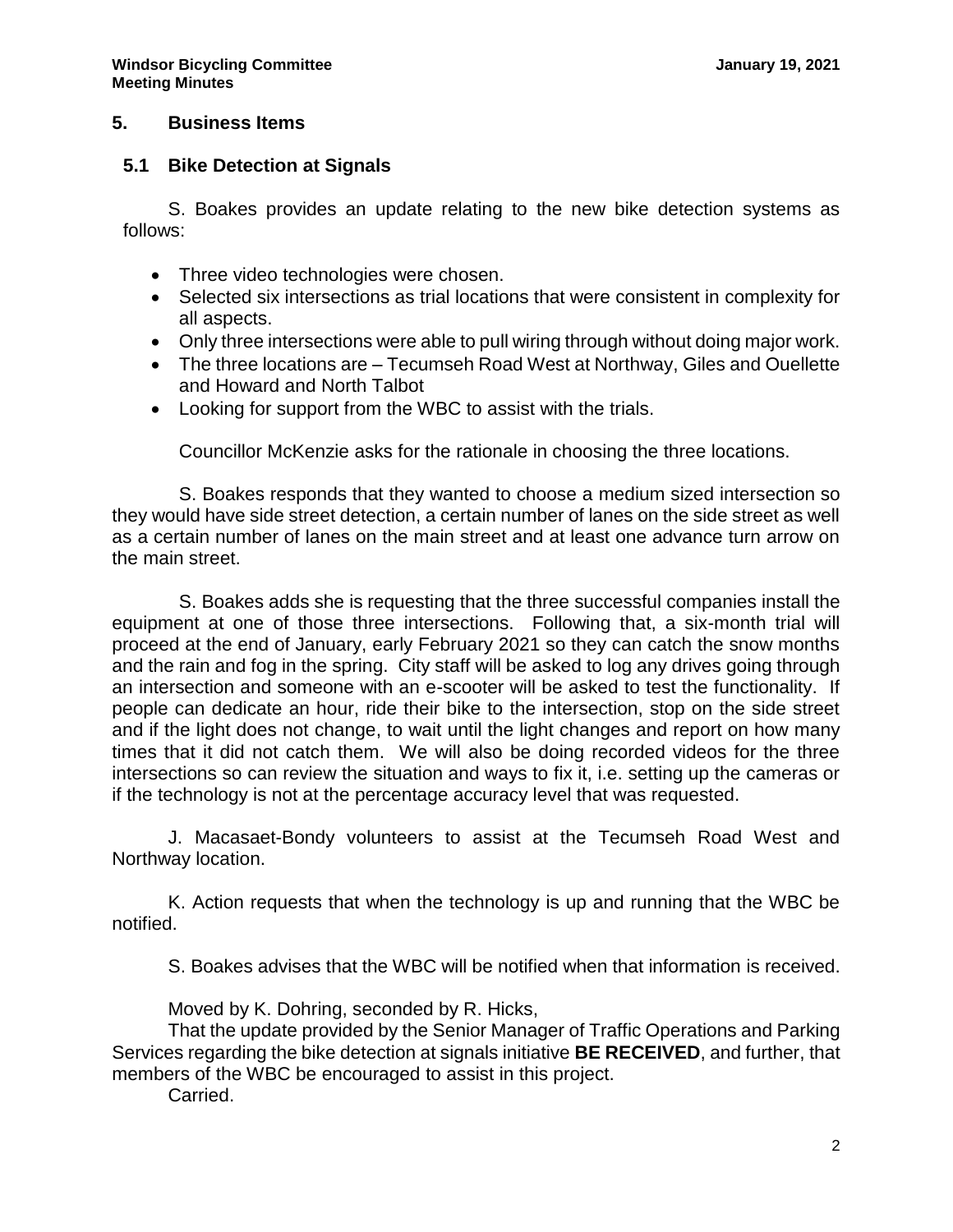## **4. Presentation – Partnership Opportunity with Windsor Bicycling Committee**

Lori Newton, Bike Windsor Essex is present to propose a partnership opportunity with the WBC. The following comments are provided:

- Refers to the Bike Peterborough winter cycling program. This education program teaches cyclists how to place knobby tires on bikes, how to dress in the cold and how to avoid black ice.
- This program has been running for three years with twenty-five participants.
- The funding is provided by the municipality of Peterborough at a cost of \$10,000 a year.
- Sixty percent of the cyclists are women.
- The cost of knobby tires is \$80 to \$100.
- She suggests a pared-down program could be held with the WBC.
- This would be an opportunity to teach bike maintenance.
- This partnership would provide tires for 25 cyclists and the Bike Kitchen would run the education workshop.

The Chair states that the request from Bike Windsor Essex for this initiative is \$2,500 from the operating budget.

E. van Wageningen asks that a report be provided within a year's time on how the funding was spent. She adds this initiative will assist those who cannot afford the winter tires.

Moved by K. Dohring, seconded by E. van Wageningen,

That a placeholder in the amount of \$2,500 **BE APPROVED** pending a budget discussion with Bike Windsor Essex regarding a winter cycling partnership program and further, that Bike Windsor Essex **BE REQUESTED** to provide a pre-program proposal and if successful, to provide a report on the outcomes of this initiative.

Carried.

# **5.2 Proposed Changes to Provincial E-Bike Framework**

J. Hagan provides a synopsis of comments that were provided to the Ontario Ministry of Transportation relating to the proposed changes to the Provincial e-bike framework as follows:

- The Ontario Ministry of Transportation has proposed changes to the provincial regulatory framework for e-bikes, including the maximum weight of a powerassisted bicycle and introducing a new class of vehicle for cargo e-bikes.
- The proposed 65 kg weight limit seems rather high for a bicycle-style e-bike. Encourages reducing this weight limit, i.e. 35 kg appears to be sufficient even for a large bicycle-style e-bike on the market today.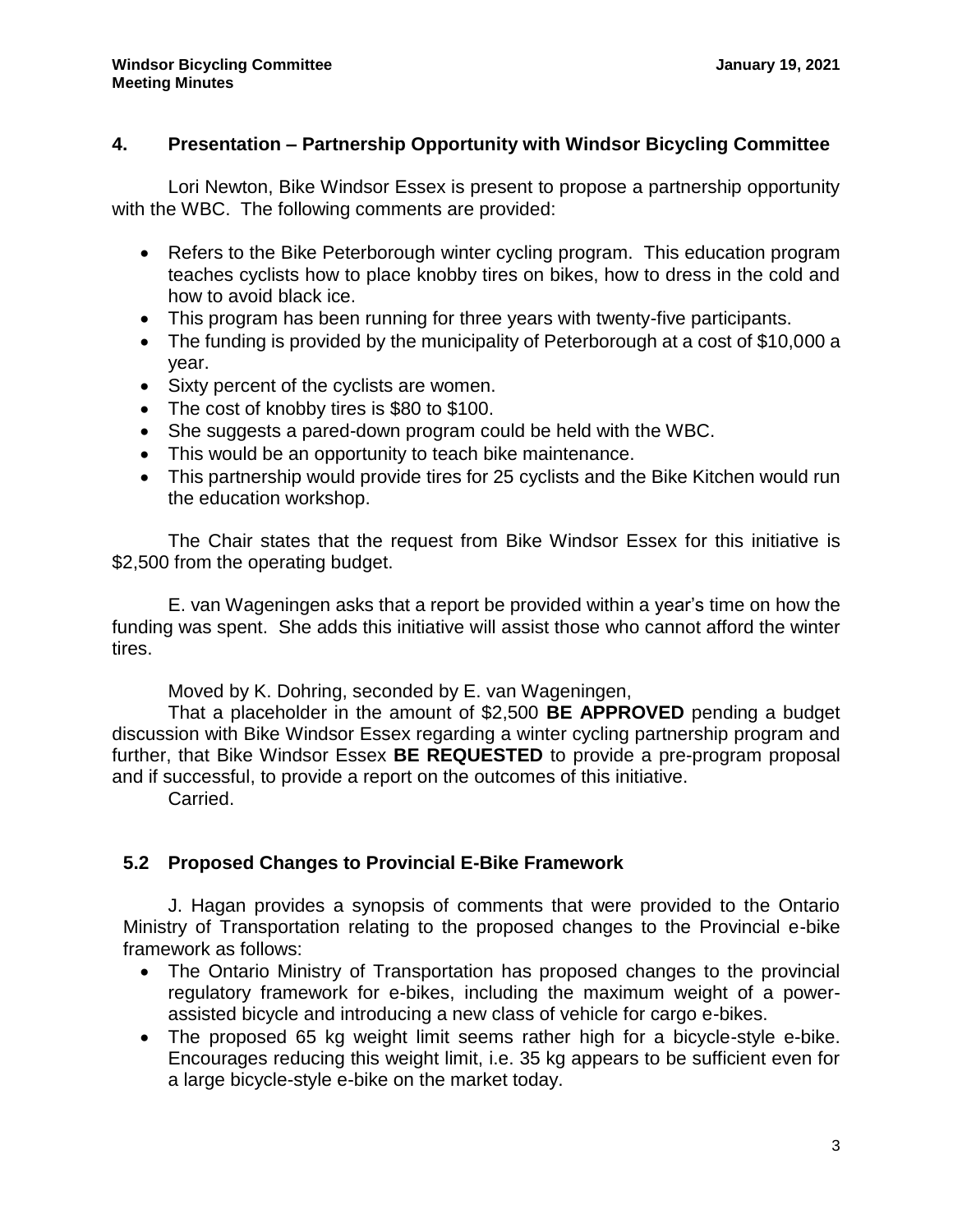- Noted that the throttle-activated e-bikes would be allowed. Encourages consideration be given to allowing only pedal-assist e-bikes.
- It appears that many cargo e-bikes on the market would fall within the proposed definition of "power-assisted bicycle"
- If different rules are going to apply to power-assisted bicycles and cargo e-bikes, consideration should be given to ensuring that the two categories do not overlap.
- It would be useful if the cargo e-bike definition were released at least a few months before it was implemented. This would provide us the opportunity to review the definition and given Council the chance to decide whether to amend the traffic bylaw to allow these vehicles in bike lanes.
- *The following recommendations are being proposed:*
- No license is required for a cargo e-bike, however a helmet is required for those  $16+$  in age
- No license is required for a power-assisted e-bike. The operator age is 14+ with a helmet required for those under 18 years of age.

Moved by E. van Wageningen, seconded by J. Macasaet-Bondy,

That the comments provided by the Transportation Planning Senior Engineer to the Ontario Ministry of Transportation via the on-line form relating to the proposed changes to the Provincial E-Bike Framework **BE ENDORSED.**

Carried.

# **5.3 2020 Completed Cycling Infrastructure Projects**

In response to a question asked by the Chair, regarding if COVID-19 has affected the 2020 cycling infrastructure projects. J. Hagan responds that the pandemic has had little affect on the infrastructure projects as transportation construction is considered an essential service.

The Chair asks for the average number of kilometers that will be added to the cycling network over the next ten years.

J. Hagan responds that the number of average lengths will be increased beyond what is being proposed for 2021 in keeping with the targets outlined in the ATMP.

Moved by K. Acton, seconded by J. Macasaet-Bondy,

That the memo from the Transportation Planning Senior Engineer entitled "2020 Cycling Infrastructure Projects" **BE RECEIVED.**

Carried.

# **5.4 Updates on the 2021 Active Transportation Capital Investments**

J. Hagan provides a summary of cycling infrastructure projects that are currently planned for construction in 2021: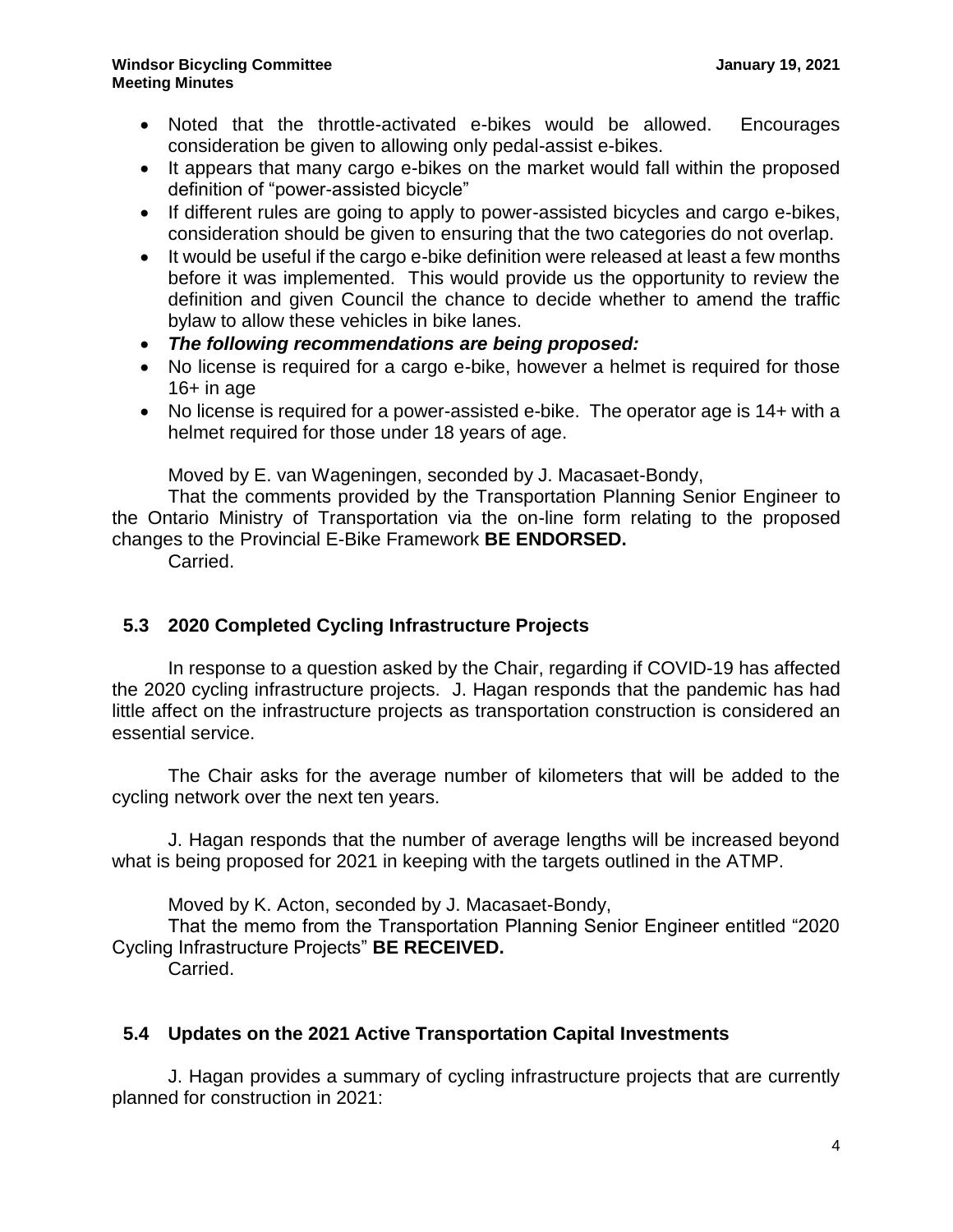*Projects include:*

- Projects that have been approved under the ICIP Intake 1 grant program and will be completed in 2021 to meet completion deadlines associated with the grant.
- Projects that have submitted for the ICIP COVID-19 Resiliency grant and, if the grant is awarded, will have a completion deadline in 2021. If the grant application if not successful, the timelines for these projects may be adjusted.
- Projects where began construction in 2020 and will continue in 2021.
- Other projects that have already been identified for the 2021 construction season.

In terms of the Specific Corridors of Interest, J. Hagan provides the following information:

## *Riverside Drive –*

- o Detailed design for Phase 2A of the project (Ford Boulevard to St. Rose Avenue) is currently underway with construction planned for 2022-2024.
- o Detailed design for Phase 3A (Strabane Avenue to Ford Boulevard) is planned to commence in 2024 with construction planned for 2026-2028.

## *University Avenue –*

- o The University Avenue/Victoria Avenue Environmental Assessment is ongoing.
- o Public Information Centre #2 for the project is planned for early 2021.
- o Finalization of the Environmental Study Report and completion of the environmental assessment is planned for 2021.

## *Wyandotte Street –*

- o Two projects on Wyandotte Street are currently planned for 2021.
- $\circ$  The Wyandotte Street East Corridor Review is currently scheduled to come before Council at its January 18, 2021 meeting. This report discusses the feasibility of bike facilities on Wyandotte Street East between St. Luke Road and Lauzon Road, as well as nearby projects that could be prioritized.

J. Hagan adds that approximately 19.2 km of City cycling facilities are currently planned for construction in 2021, including three projects that commenced in 2020 (Cabana Road Phase 3, Grand Marais Road West and Rhodes Drive Phase 2) and will continue in the 2021 construction season.

Moved by R. Hicks, seconded by K. Acton,

That the updates regarding the 2021 Active Transportation Capital Investments provided by the Transportation Planning Senior Engineer **BE RECEIVED.**

Carried.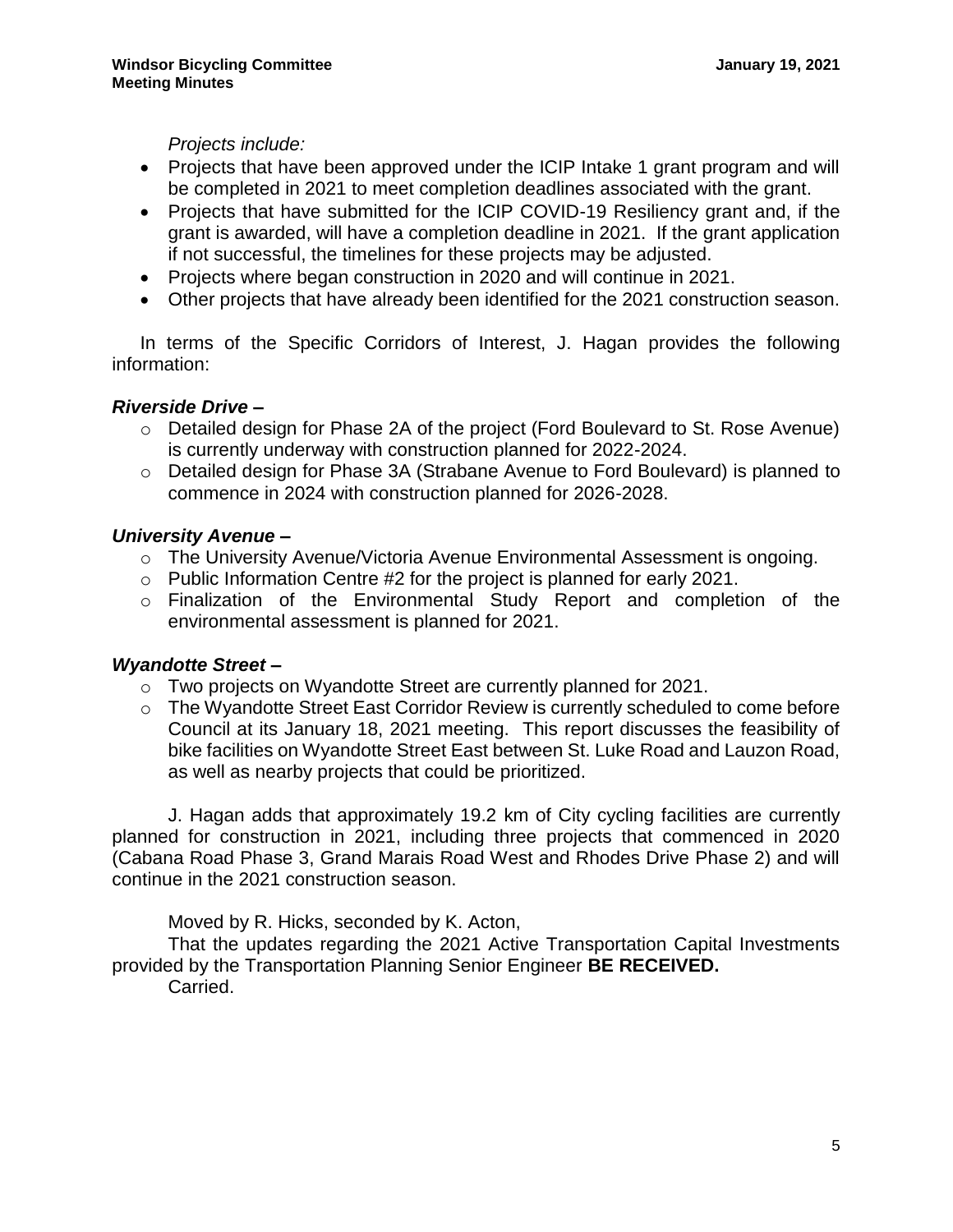## **5.5 ATMP/Vision 0 Update**

J. Hagan reports that advertising for the Vision 0 stakeholder group will commence soon. He adds that the stakeholder group will be tasked with developing an action plan.

In terms of the progression in the ATMP, J. Hagan advises that work has begun on the Bike Parking Policy, the Complete Streets Policy and the posting of the Transportation Planning Coordinator. He indicates that public celebratory events will be held for new cycling infrastructure projects.

# **5.6 Financial Report**

The Chair states that City Council approved the carry forward of the remaining WBC 2020 operating budget to 2021. He asks that members propose ideas for cycling initiatives to be funded from the 2021 budget.

Moved by K. Acton, seconded by J. Macasaet-Bondy,

That the financial report relating to the WBC 2021 operating budget **BE RECEIVED.**

Carried.

## **5.7 Speed Limit Reduction**

J. Hagan advises that Councillor Kaschak at Council's meeting held March 2, 2020 asked the following question:

### *CQ7-2020 – "Asks if Council decides to move forward with reducing the speed limit to 40 km/h on all city residential streets, that administration advise of the timelines and cost to implement this across the city."*

The Chair indicates that this matter was deferred by City Council pending a report with respect to traffic calming.

J. Hagan states that the *Traffic Highway Act* allows the city to do various things in terms of speed, i.e. to identify a speed area so that all the streets in a particular area will be at 40 km/h and to sign the gateways into that area. The question regarding which is more cost effective depends upon the road layout of that neighbourhood and the other alternative would be to make the default the entire city at 40 km/h and to put of signs.

J. Hagan adds that he has been directed to come back with a report on traffic calming. While reducing speed limits are a part of traffic calming measure, it is all part of the same conversation around speed control and what appropriate speeds should be